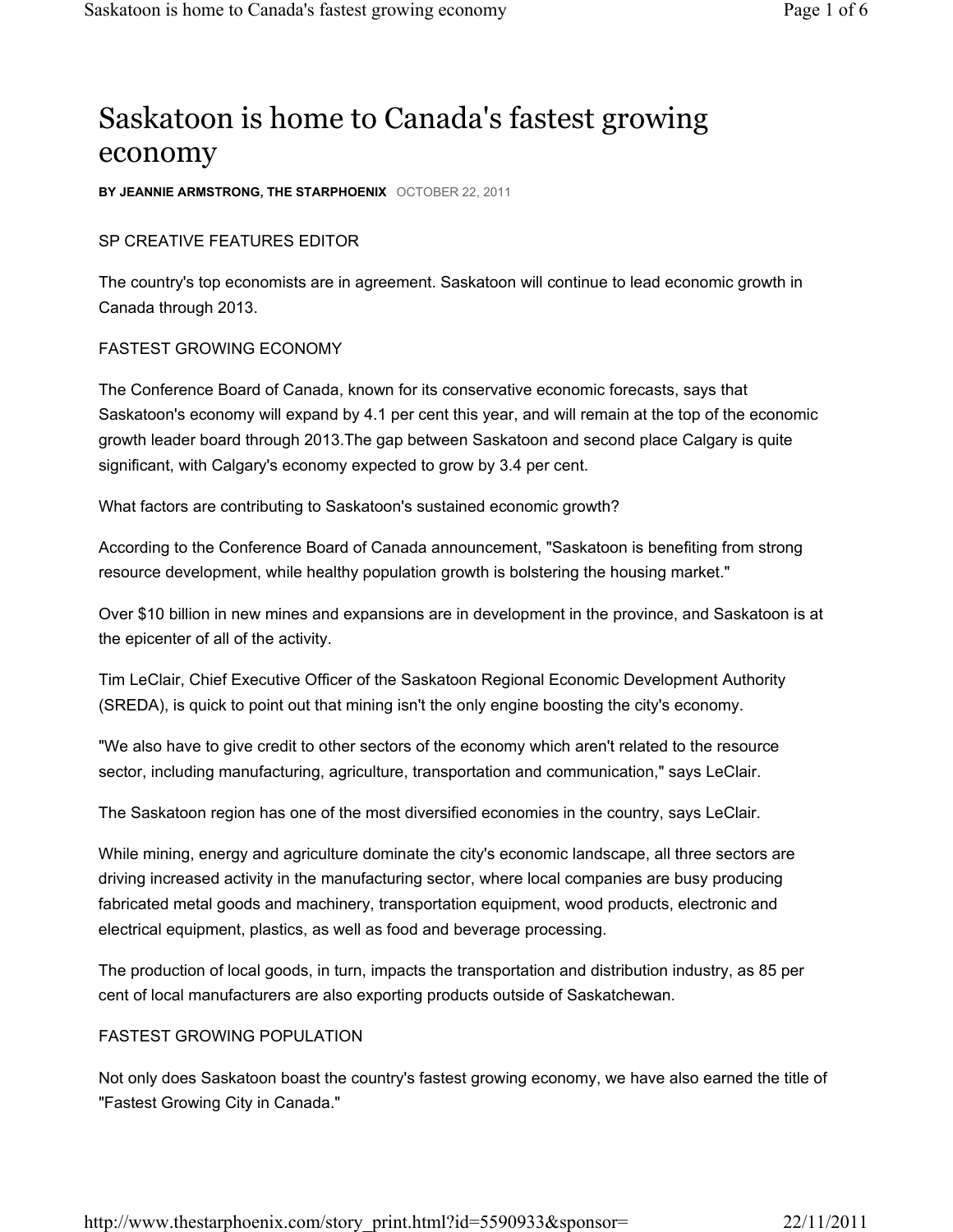Between July 1, 2009 and June 30, 2010, Saskatoon's population increased by 3 per cent, (7,200 residents), for a total population of 265,300, according to Statistics Canada.The federal agency attributes approximately 50 per cent of the city's population growth to international migration.Approximately 3,300 international immigrants relocated to Saskatoon during that 12-month period, attracted by the city's diverse economy.

# CANADA'SYOUNGEST CITY

The arrival of young international families, as well as the growing aboriginal population, means that Saskatoon is also Canada's youngest city, according to the same Statistics Canada report. Saskatoon's residents are the youngest in the country, on average, with a median age of 35.4 years, compared to the national median of 39.7 years.

#### SASKATOON IS HIRING

According to Statistic Canada's most recent survey, Saskatchewan enjoys the lowest unemployment rate in Canada.The August unemployment rate for Saskatchewan was 4.5 per cent, by far the lowest in the country. Full-time employment in the province reached an all-time high of 454,300 in August, 2011, breaking the record previously set in July 2010.

Saskatoon's unemployment rate for August, 2011 was 5.1 per cent, down .3 per cent from the month previous, and the fourth lowest rate of any metropolitan area in Canada.

Entrepreneurs are among the most prolific job creators in the city, says LeClair. Over 1,000 new business licenses are issued every year to Saskatoon entrepreneurs."If each of those new businesses has 1.5 employees or higher, that's tremendous job creation," says LeClair.

more than 100 people in Saskatoon employ "Only 56 companies of entrepreneurial, employment comes out each.The vast majority of our is fueling Saskatoon's companies. Small business homegrown economic growth."

The quality of jobs being created in Saskatoon is equally exciting, says LeClair, citing the anticipated recruitment of between 500 to 700 engineers by local mining companies as an example. "These positions have annual incomes of \$150,000 and up," says LeClair.

Saskatoon workers have spending power, evidenced by the nation-leading 9.5 per cent increase in retail sales between June 2010 and June 2011.The increase is more than double the national increase of 4.6 per cent.

"One only has to look at the automotive industry in Saskatoon. When you see the level of activity here, it's a very basic barometer of the economy," says LeClair of the 12.2 per cent year-over-year increase in new car and truck sales in Saskatchewan.

#### HOUSING HOT SPOT

http://www.thestarphoenix.com/story\_print.html?id=5590933&sponsor= 22/11/2011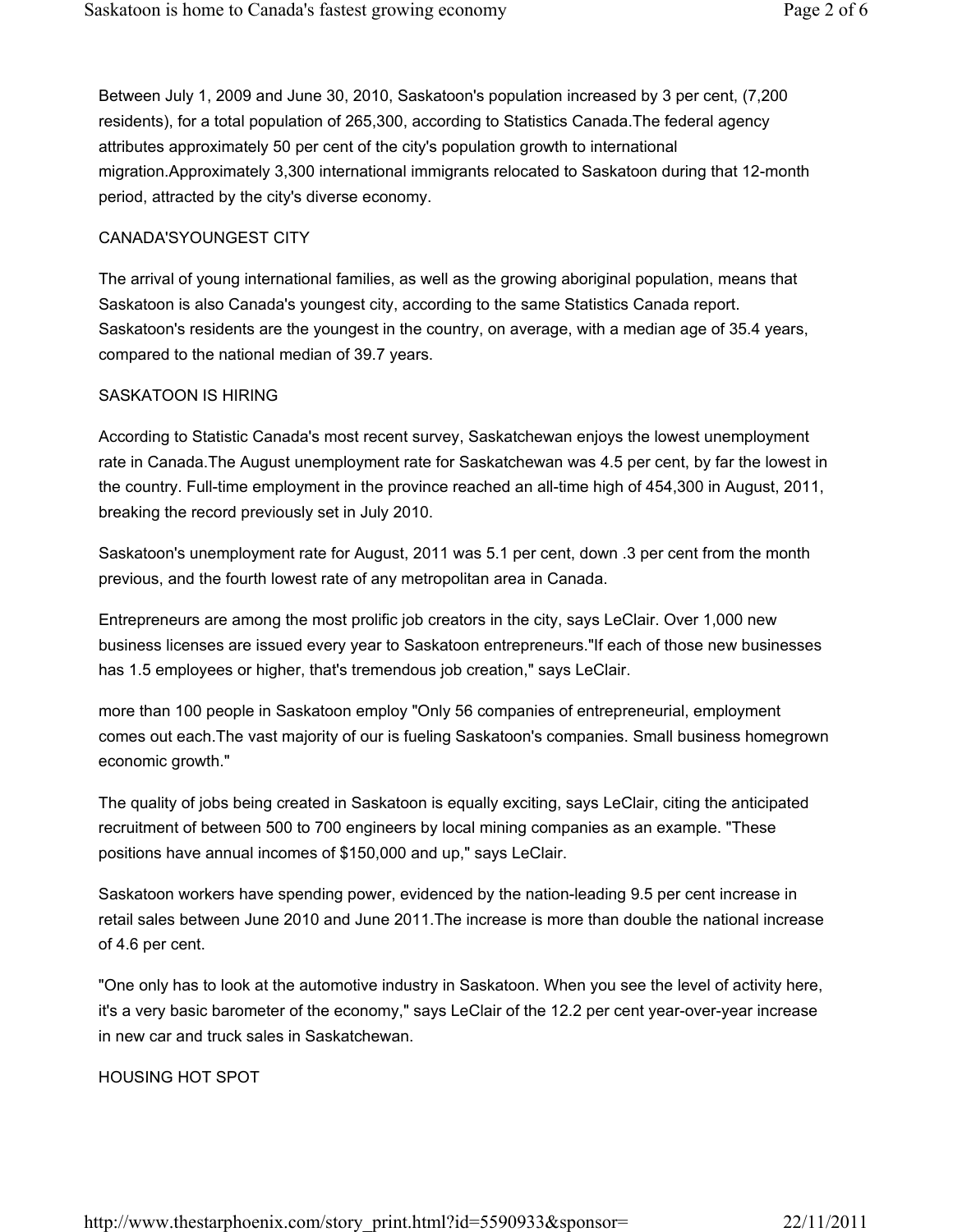with in home construction, Saskatchewan also leads the nation in housing communities in the province Saskatoon outpacing all other starts. During the first six months of 2011, housing starts increased by 38 per cent in Saskatchewan, the largest increase in Canada.

in housing starts are located of the province's new Sixty per cent Officer of Thomarat, Chief Executive region, says Alan the Saskatoon Builders' Association. the Saskatoon Home

the province in Saskatoon leads According to the association, single family and multi-family activity in both residential construction region from January in the Saskatoon Overall housing starts unit starts. during than those recorded 37 per cent higher to July 2011 are time period in 2010. the same

"Housing is a critical component of the economy," says LeClair. He cites the housing shortages experienced in recent years in such Alberta communities as Fort McMurray and Calgary."I sat on the Alberta Task Force on Housing several years ago.When you have rapid expansion, without ensuring there will be adequate housing stock and rental stock, you impact the ability of your economy to survive.

"We have to make sure that we have adequate housing for people to come and take positions in Saskatoon.That's an important part of the equation."

#### CRANES ON THE HORIZON

Commercial and industrial construction activity is equally vibrant in Saskatoon.

"We're seeing a strong renewal in the demand for commercial and office space in our city," says LeClair.

He says one has only to look at Saskatoon's skyline to see evidence of our city's rapid growth. Construction cranes are hard at work on both sides of the river.

Vacancy rates are at near or historic lows in all three sectors of the commercial real estate market, including office, industrial and retail space.

Developers have been busy constructing new office towers to meet the demand created by new and expanding businesses. The newly constructed Discovery Plaza office complex on Third Avenue is now home to BHP Billiton, SNC-Lavalin has relocated to the new Capital Centre on First Avenue and Stuart Olson Dominion Construction has taken over the Arthur Cook Building in the warehouse district.

Additionally, 11 new office complexes are on the drawing board that will generate approximately 750,000 square feet of office space, including the \$30 million River Centre project at River Landing.

Over the in huge demand in Saskatoon. Industrial space is also 16 million has increased from occupied industrial space past five years, record low vacancy feet.With a near square feet to 20 million square have an additional 300,000 cent, developers now rate of 2.12 per construction in industrial space under square feet of speculative by year end. for completion Saskatoon, scheduled

#### OPPORTUNE TIME

http://www.thestarphoenix.com/story\_print.html?id=5590933&sponsor= 22/11/2011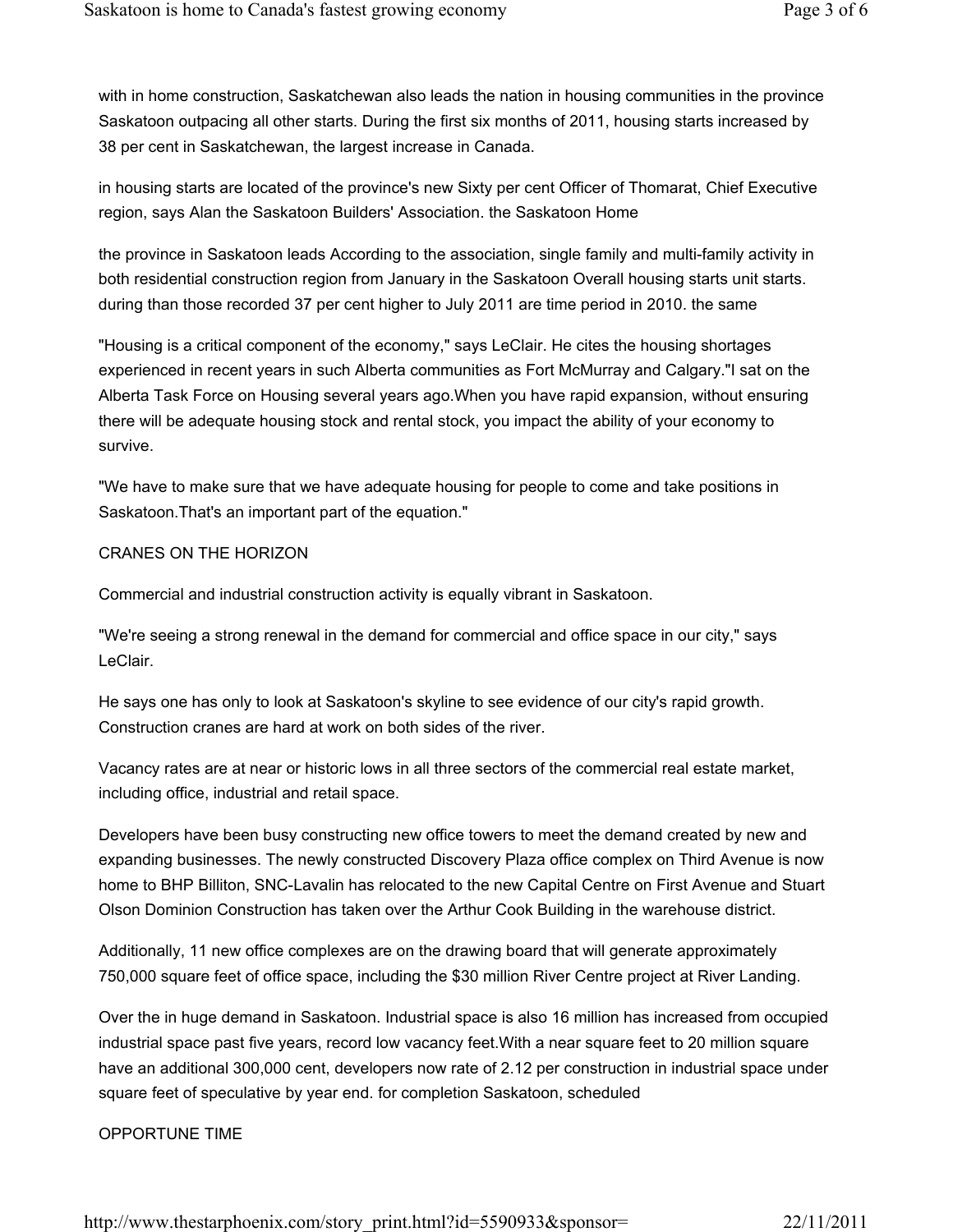Charged with providing the leadership and vision to advance economic development and create wealth in Saskatoon and region, SREDA is looking to the future with great optimism, says LeClair.

and in the business community lot of energy out there "There's a use it to drive innovation, take that energy and it's all positive.We want to side." the investment attraction including

### SREDA WORKS TO SUSTAIN ECONOMIC GROWTH

Does bust always follow boom in the business cycle?

Not according to the Saskatoon Regional Economic Development Authority (SREDA).

Tim LeClair, chief executive officer of SREDA, says the independent economic development agency is hard at work developing strategies that will sustain economic growth in our city for future decades.

Right now, Saskatoon is experiencing phenomenal economic growth, fuelled by the strong performance and expansion of the mining industry.

"In 15 years, when all of these capital expansions are done, do we want to go back to the slow growth of the 1980s and start exporting our kids to other provinces again? I was a product of that export market.We want to sustain our economy over the long term.We have to get it right," says LeClair.

SREDA works to retain and expand local business, and to attract new business investment, in targeted sectors.

The organization has developed a diverse arsenal of high impact initiatives that contribute to long-term economic growth and address the challenges faced by existing businesses in the region.

Whether focusing on infrastructure improvement or targeting foreign investment, all projects are designed to move our community forward.

SREDA also delivers an array of services designed to attract and establish new businesses, and help existing businesses flourish and expand - from providing detailed economic research and analyses to negotiating and administering tax incentives.

#### A PRO-ACTIVE APPROACH

The cities of Saskatoon and Regina are taking a more pro-active approach to economic development than in past decades, says LeClair. "We are beginning to work together to capitalize on opportunities to promote entrepreneurial start-ups and expansions.You could call it a new era of collaboration."

One of the first projects that SREDA and the Regina Regional Opportunities Commission (RROC) are collaborating on analyzes issues surrounding the province's labour market."Without those strong fundamentals, our ability to attract new businesses and grow existing businesses will be limited," says LeClair.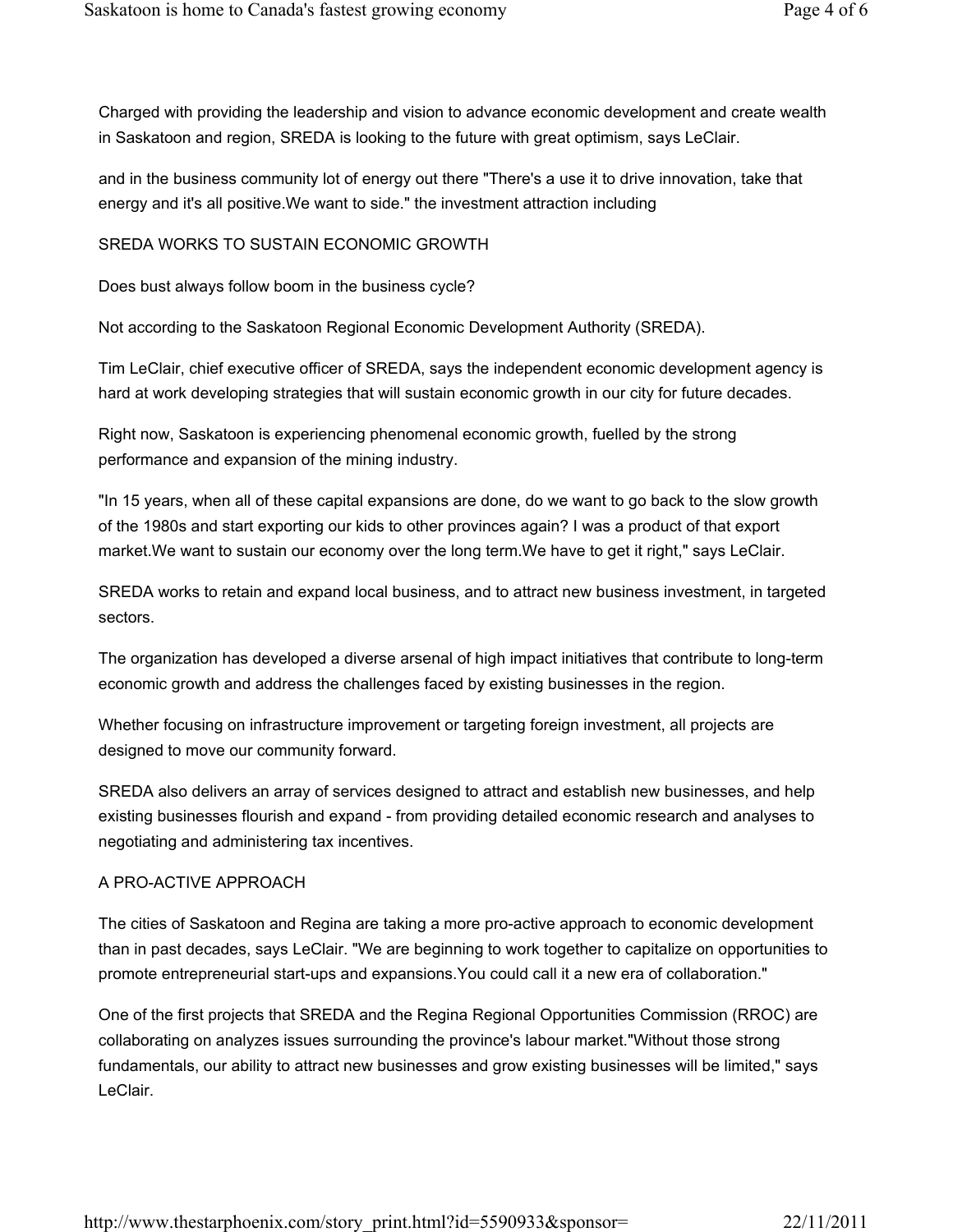"When a company looks at setting up operations in Saskatoon or Regina, the first thing they look at is the labour force. Do we have people to fi ll those jobs? If you can't answer that question in the affirmative, it becomes very difficult to build a business case."

# OPENING DOORS

SREDA is also taking the initiative to bring global business interests to Saskatoon."Brazil has two of the world's largest food processing companies.They employ over 130,000 people internationally but have no facilities at all in North America They have no market penetration here, no presence here," says LeClair.

SREDA is working on an initiative to present Saskatoon's strengths as a food processing centre to the Brazilian manufacturers."We have the critical mass - the infrastructure, the raw commodities. I met with the Brazilian ambassador and they're willing to open the doors," says LeClair.

No longer can cities afford to sit back and wait for government to take the lead on economic development, says LeClair.

"The province doesn't sell the city.The province sells the province. There are a lot of successful cities out there with successful investment programs."

While attracting foreign investment is important, SREDA is also dedicated to nurturing homegrown business development, by supporting the success of new and existing entrepreneurs.

"Entrepreneurship is one of the reasons why Saskatoon has the country's fastest growing economies.The vast majority of our employment comes out of the entrepreneurial, homegrown companies," says LeClair.

SREDA has partnered with Ideas Inc., a local business incubator program designed to mitigate the high level of risk faced by new entrepreneurs and provides the support required to achieve success. National statistics indicate that 60 to 75 per cent of new business start-ups fail within the fi rst year, while companies launched in a business incubator achieve an 87 per cent success rate.

Expanding Saskatoon's knowledge-based industries is another strategy for maintaining economic momentum."The research coming out of the University of Saskatchewan, Innovation Place and our city's array of scientific institutions, including the Canadian Light Source, creates huge potential for growth," says LeClair.

"We have many companies coming from around the world to use our research facilities.There is \$2.6 billion worth of research facilities clustered around the university.We'd like to see more companies come and do their research here, and then build their facilities close by."

LeClair feels the Canadian Light Source synchrotron facility has yet to achieve its full potential."They're continuing to increase the synchrotron's capacity, adding new light beams.

They're investing into it, so we can continue to attract new companies."

http://www.thestarphoenix.com/story\_print.html?id=5590933&sponsor= 22/11/2011